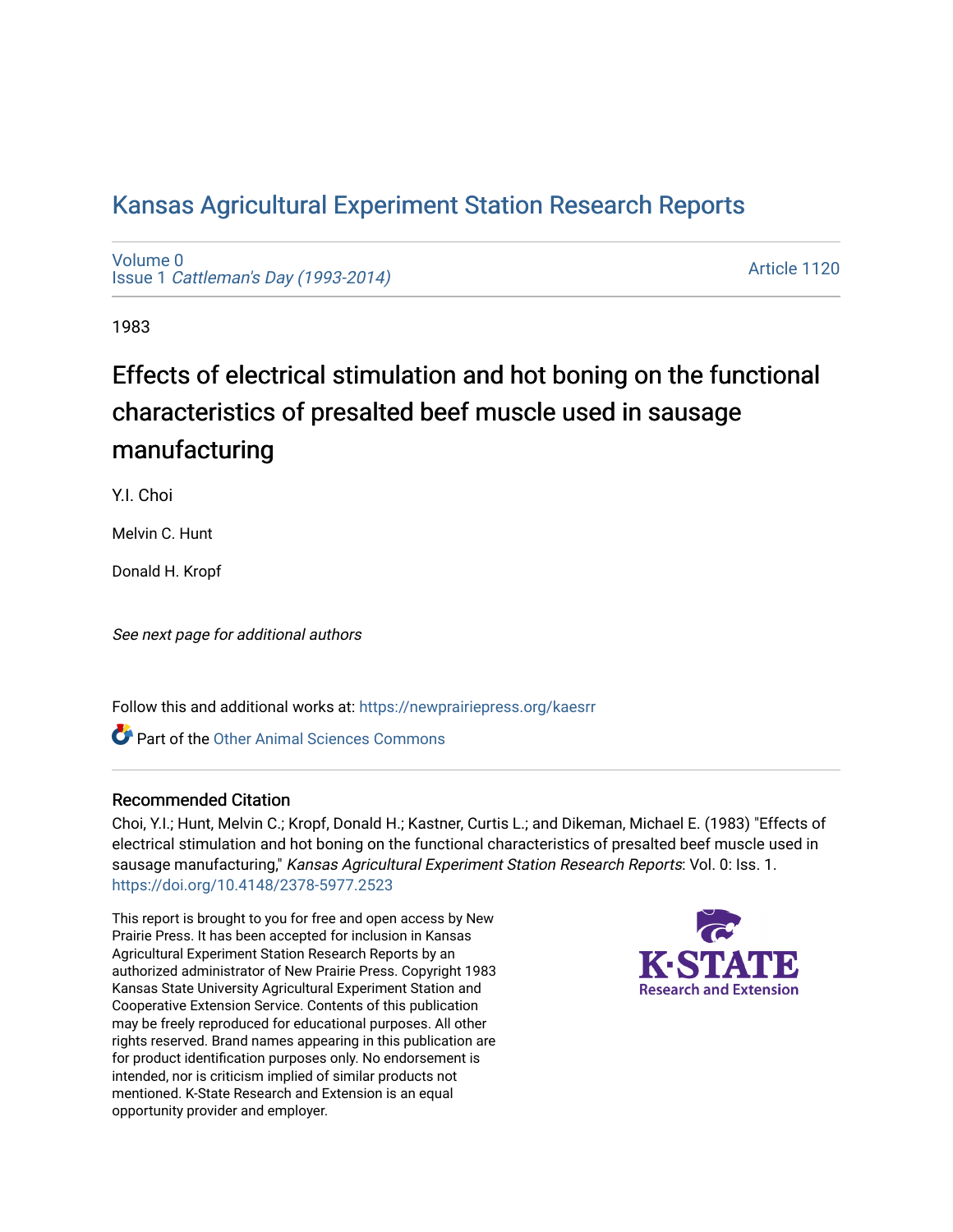### Effects of electrical stimulation and hot boning on the functional characteristics of presalted beef muscle used in sausage manufacturing

#### Abstract

Presalted, hot-boned muscle has excellent emulsifying properties for sausage manufacturing. However, electrical stimulation degrades these properties. Thus, while electrical stimulation and hot boning produce acceptable steaks and roasts, the value of the trimmings used in manufactured meat products may be lowered. Presalting maintained the high pH values of the hot-boned muscle during 24 hours storage.

#### Keywords

Cattlemen's Day, 1983; Report of progress (Kansas State University. Agricultural Experiment Station); 427; Beef; Electrical stimulation; Hot boning; Presalted muscle

#### Creative Commons License



This work is licensed under a [Creative Commons Attribution 4.0 License](https://creativecommons.org/licenses/by/4.0/).

#### Authors

Y.I. Choi, Melvin C. Hunt, Donald H. Kropf, Curtis L. Kastner, and Michael E. Dikeman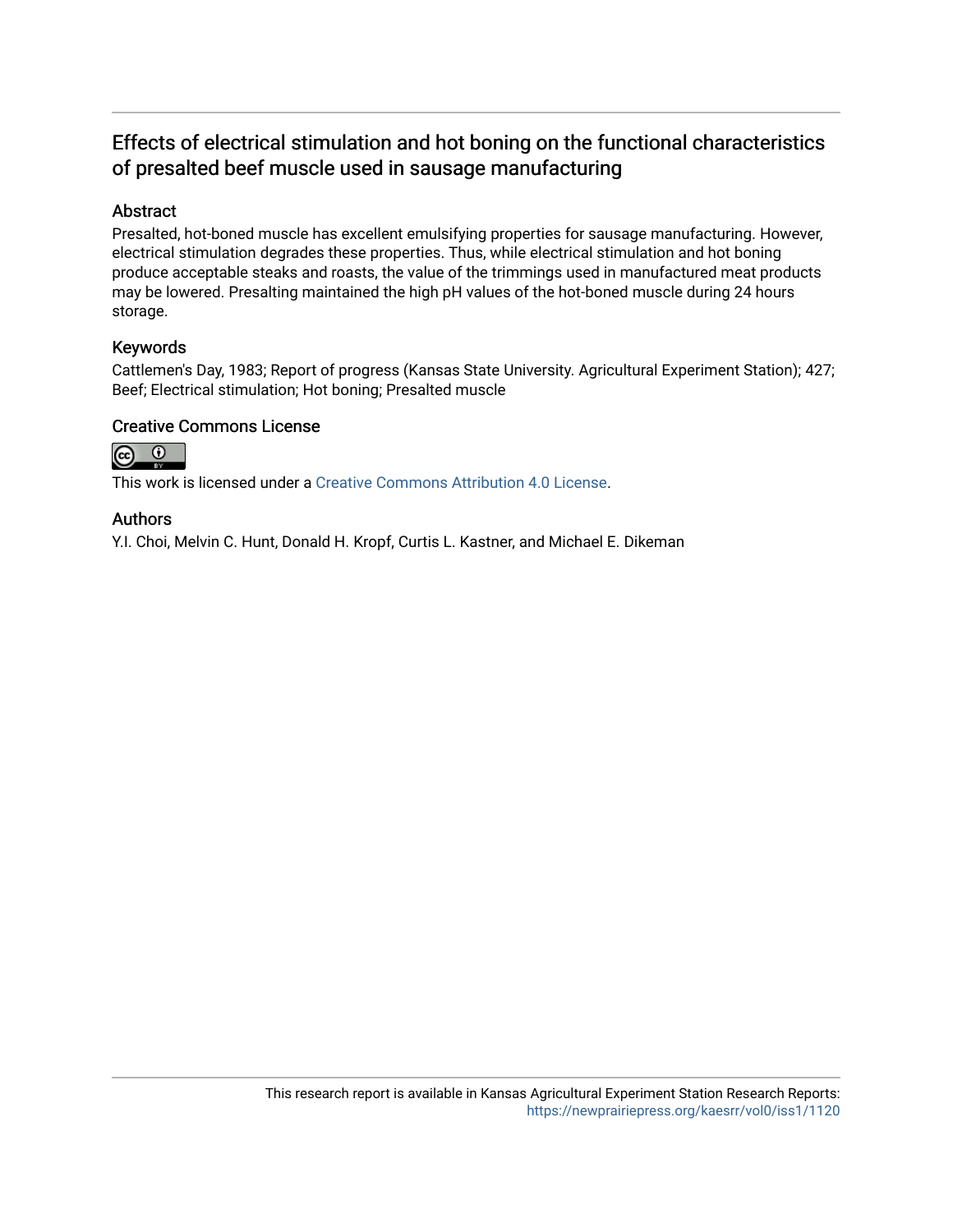Effects of Electrical Stimulation and Hot Boning on the Functional Characteristics of Presalted Beef Muscle Used in Sausage Manufacturing



Yang I. Choi, Curtis L. Kastner, Michael E. Dikeman, Melvin C. Hunt, and Don H. Kropf

#### Summary

Presalted, hot-boned muscle has excellent emulsifying properties for sausage manufacturing. However, electrical stimulation degrades these properties. Thus, while electrical stimulation and hot boning produce acceptable steaks and roasts, the value of the trimmings used in manufactured meat products may be lowered. Presalting maintained the high pH values of the hot-boned muscle during 24 hours storage.

#### Introduction

Muscle pH decreases as lactic acid accumulates during rigor mortis. Before rigor, muscle can bind more fat and water than after. So high pH, prerigor muscle is desirable in finely chopped products like bologna. Adding salt to prerigor muscle (presalting) for sausage manufacturing further increases its fat and water binding capacity.

Electrical stimulation has been used to accelerate rigor mortis in hotboned beef carcasses, producing steaks and roasts of acceptable palatability. Emulsifying capacity and emulsion stability are critical characteristics in meat used for sausage manufacture. Since large quantities of beef trimmings are produced, and may be used in sausage manufacturing, we designed this experiment to determine the effects of electrical stimulation (ES) and hot boning (HB) on those characteristics.

#### Experimental Procedure

Thirty cattle were slaughtered in three groups at the KSU meat laboratory. Half of each group (5 cattle) was processed in the following manner: one side of each carcass was hot boned at 1 hour postmortem (HB), and the other side was conventionally boned after chilling at 36 to 46 F for 48 hours (CB). The other 5 cattle were electrically stimulated at the time of bleeding. The electrical stimulus was applied for 2 minutes with approximately 50 volts and 60 Hertz of alternating current (1 second on; 1 second off). After ES, cattle were skinned,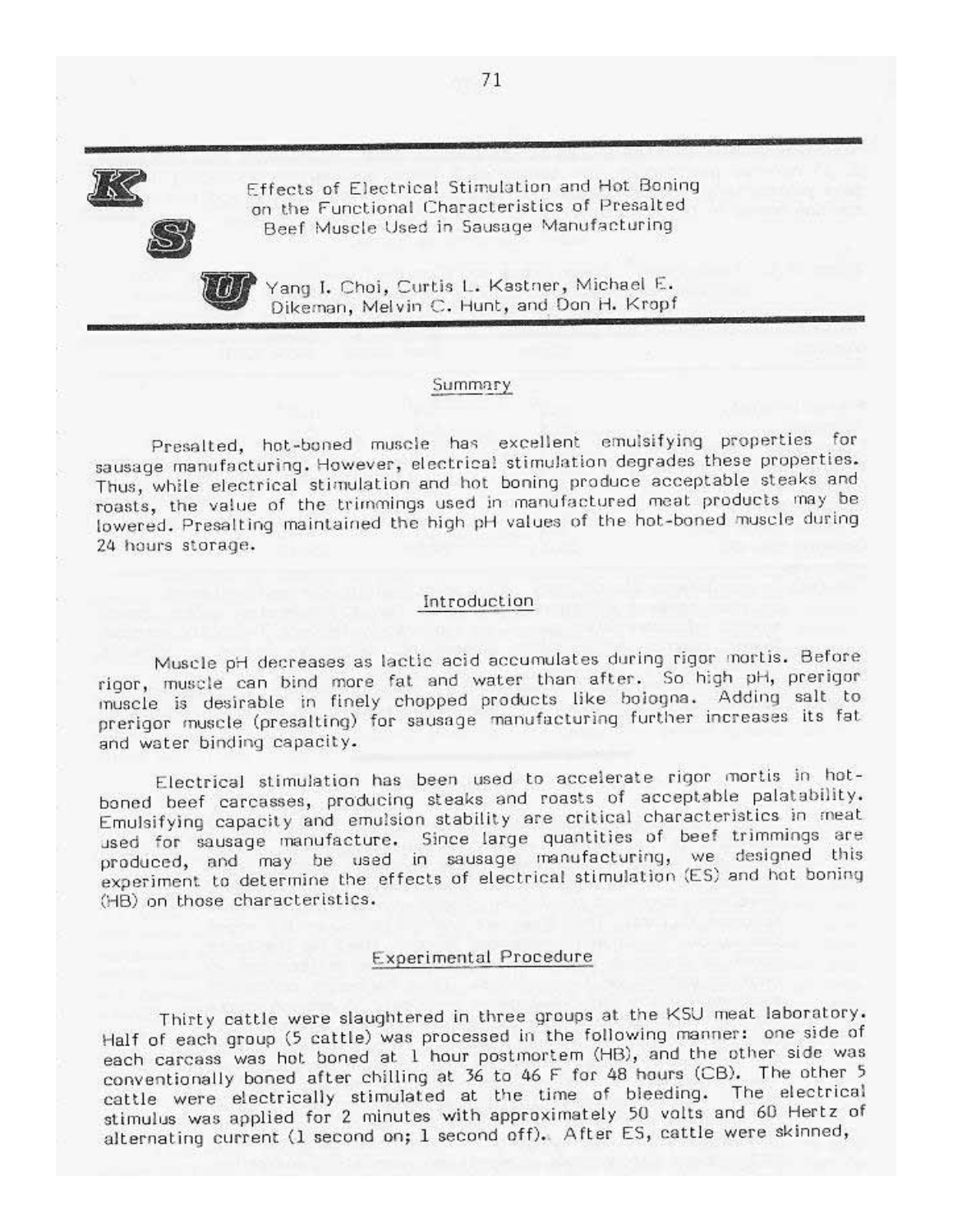eviscerated, and split into sides. One side of each carcass was hot boned at 1 hour postmortem (ESHB). The other side was conventionally boned after chilling at 36 to 46 F until 48 hours postmortem (ESCB).

The Triceps brachii (TB) chuck muscle was removed, coarsely ground, presalted (3.0%), placed in a polyethylene bag, and stored at 39 F for 24 hours. The pH was measured at 3 times: 1) from the intact TB muscle, 2) after presalting, and 3) after 24 hours storage of presalted meat.

Emulsifying capacity was measured as the total volume of vegetable oil emulsified by the presalted meat. To measure thermal emulsion stability, presalted meat emulsion was weighed both before and after cooking for cooking loss, and the amount of released fat, liquid, and solid was measured.

#### Results and Discussion

At all measurement times, prerigor HB muscle had a higher pH than postrigor CB muscle, but ES decreased the pH in ESHB samples (Table 20.1). Presalting maintained the high pH values of HB muscle during 24 hours of storage.

Table 20.2 shows that although HB muscle had the advantage of higher emulsifying capacity and thermal emulsion stability than CB muscle, electrical stimulation destroyed that advantage, and in fact created a product with lower thermal emulsion stability than CB beef.

ES may change the protein characteristics and thus lower the heat stability of the protein-fat matrix in a meat emulsion.

| Time of<br>pH measurement                                   | Treatments                                                  |                                                             |                                                             |                                     |  |
|-------------------------------------------------------------|-------------------------------------------------------------|-------------------------------------------------------------|-------------------------------------------------------------|-------------------------------------|--|
|                                                             | CB                                                          | HΒ                                                          | <b>ESCB</b>                                                 | <b>ESHB</b>                         |  |
| Intact muscle<br>After presalting<br>24 hr after presalting | 5.45 <sup>a</sup><br>5.43 <sup>a</sup><br>5.43 <sup>a</sup> | 6.37 <sup>C</sup><br>6.24 <sup>C</sup><br>5.89 <sup>C</sup> | 5.51 <sup>a</sup><br>5.48 <sup>a</sup><br>5.46 <sup>a</sup> | 5.77b<br>5.71b<br>5.61 <sup>b</sup> |  |

Table 20.1. Means for pH of Chuck (Triceps brachii) Muscle by Carcass Treatments.

abc<sub>Means</sub> in the same row bearing different superscripts are significantly different (P<.05).